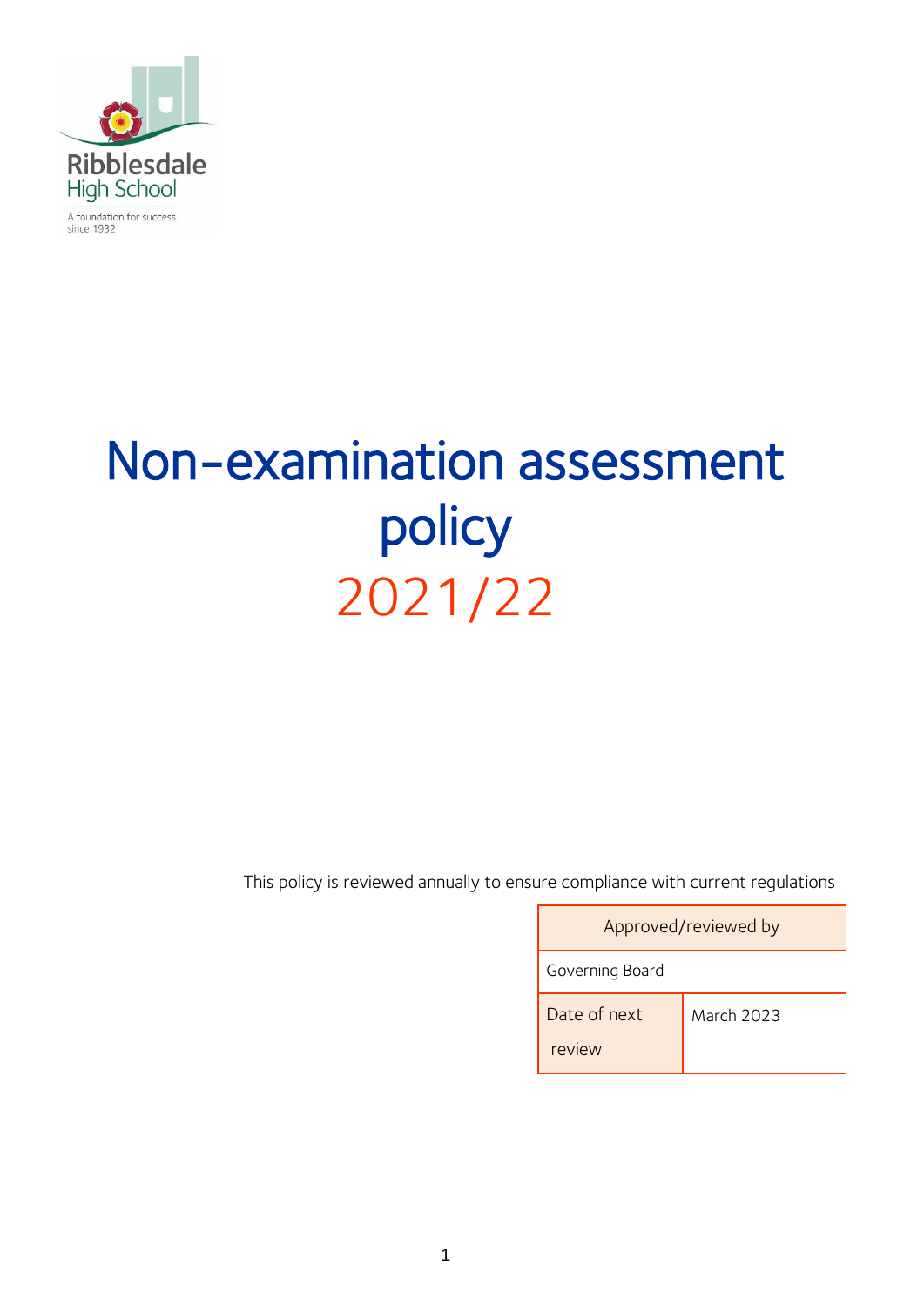# Key staff involved in the conduct of non-examination assessments

| Role                                             | Name(s)                        |
|--------------------------------------------------|--------------------------------|
| Head of centre                                   | <b>Mrs Anne-Marie Horrocks</b> |
| Quality assurance<br>lead/Lead internal verifier | Mr Mark O'Donoghue             |
| <b>SENCo</b>                                     | Mr Simon Hughes                |
| Exams officer                                    | Mrs Janine Brown               |
|                                                  |                                |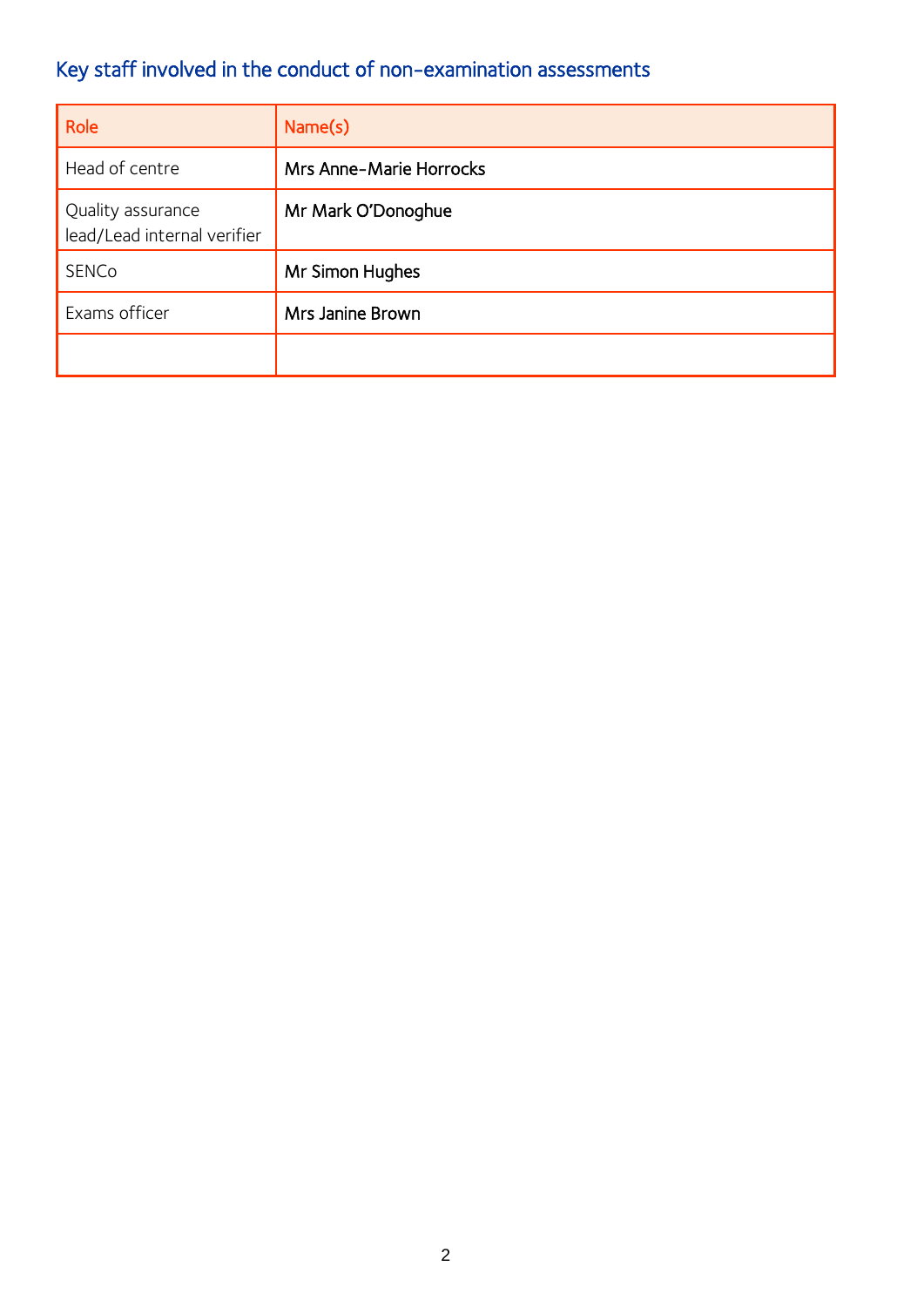# What does this policy affect?

This policy affects the delivery of subjects of GCE and GCSE qualifications which contain a component(s) of non-examination assessment.

The regulators' definition of an examination is very narrow. In effect, any type of assessment that is not:

- set by an awarding body
- designed to be taken simultaneously by all relevant candidates at a time determined by the awarding body, and
- taken under conditions specified by the awarding body (including conditions relating to the supervision of candidates during the assessment and the duration of the assessment)

is classified as non-examination assessment (NEA).

'NEA' therefore includes, but is not limited to, internal assessment. Externally marked and/or externally set practical examinations taken at different times across centres are classified as 'NEA'. (JCQ's Instructions for conducting non-examination assessments, Foreword)

This publication is further referred to in this policy as [NEA](http://www.jcq.org.uk/exams-office/non-examination-assessments)

# Purpose of the policy

The purpose of this policy, as defined by JCQ, is to

- cover procedures for planning and managing non-examination assessments
- define staff roles and responsibilities with respect to non-examination assessments
- manage risks associated with non-examination assessments

The policy will need to cover all types of non-examination assessment. [\[NEA](http://www.jcq.org.uk/exams-office/non-examination-assessments) 1]

#### What are non-examination assessments?

This is explained in [NEA.](http://www.jcq.org.uk/exams-office/non-examination-assessments)

Non-examination assessments measure subject-specific knowledge and skills that cannot be tested by timed written papers.

There are three assessment stages and rules which apply to each stage. These rules often vary across subjects. The stages are:

- task setting;
- task taking;
- task marking. [\[NEA](http://www.jcq.org.uk/exams-office/non-examination-assessments) 1]

Procedures for planning and managing non-examination assessments identifying staff roles and responsibilities

The basic principles

#### Head of centre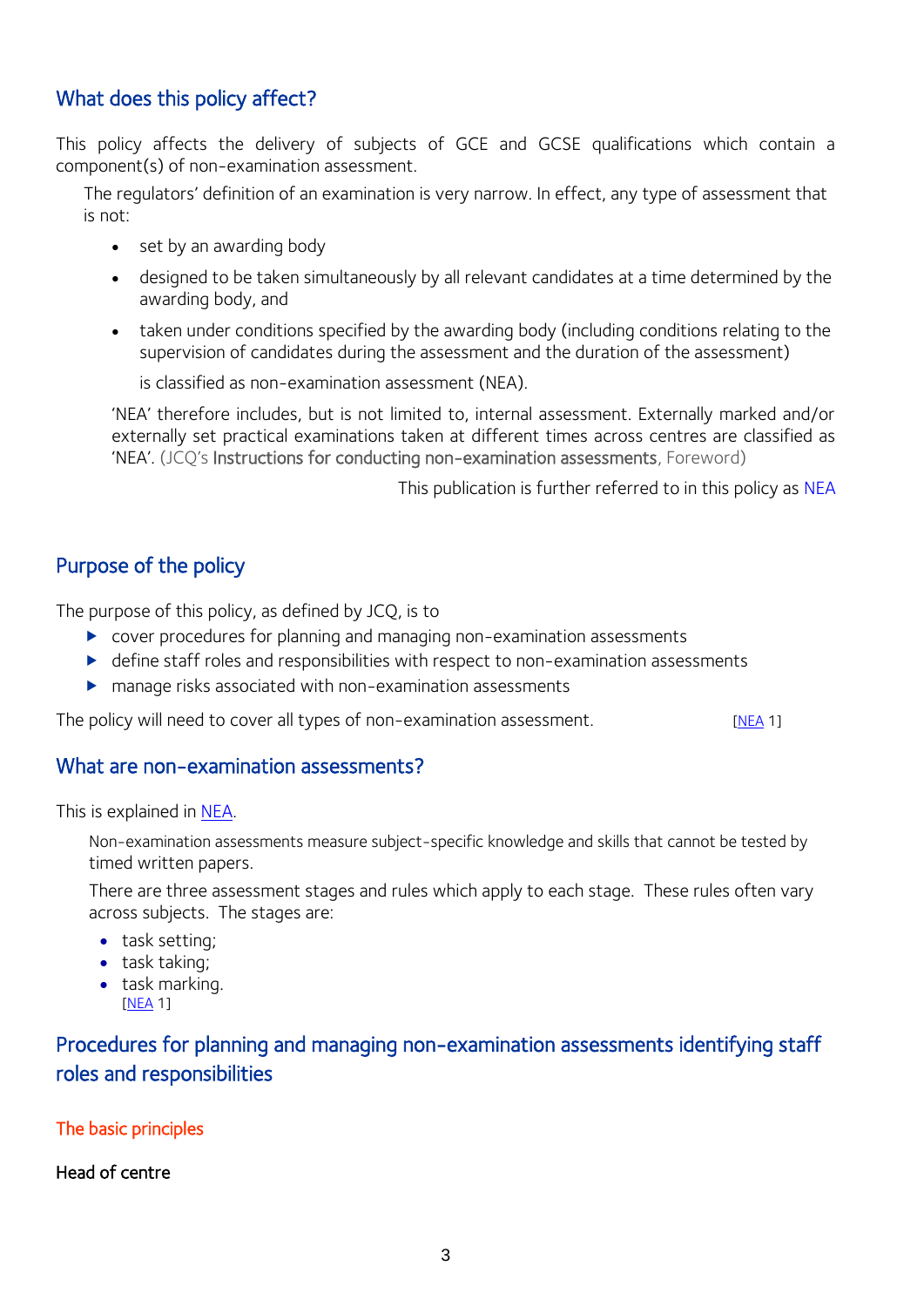- Returns a declaration (managed as part of. the National Centre Number Register annual update) to confirm awareness of, and that relevant centre staff are adhering to, the latest version of **NFA**
- Ensures the centre's Non-examination Assessment Policy is fit for purpose and covers all types of non-examination assessments
- Ensures the centre's *Internal Appeals* Procedures clearly detail the procedure to be followed by candidates (or their parents/carers) appealing against internal assessment decisions (centre assessed marks) and requesting a review of the centre's marking

# Senior leaders

- Ensure the correct conduct of non-examination assessments (including endorsements) which comply with **NEA** and awarding body subject-specific instructions
- Ensure the centre-wide calendar records assessment schedules by the start of the academic year

# Quality assurance (QA) lead/Lead internal verifier

- Confirms with subject heads that appropriate awarding body forms and templates for nonexamination assessments (including endorsements) are used by teachers and candidates
- Ensures appropriate procedures are in place to internally standardise/verify the marks awarded by subject teachers in line with awarding body criteria
- Ensures appropriate centre-devised templates are provided to capture/record relevant information given to candidates by subject teachers
- Ensures appropriate centre-devised templates are provided to capture/record relevant information is received and understood by candidates
- Where not provided by the awarding body, ensures a centre-devised template is provided for candidates to keep a detailed record of their own research, planning, resources etc.

# Subject head/lead

- Ensures subject teachers understand their role and responsibilities within the non-examination assessment process
- Ensures [NEA](http://www.jcq.org.uk/exams-office/non-examination-assessments) and relevant awarding body subject specific instructions are followed in relation to the conduct of non-examination assessments (including endorsements)
- Works with the QA lead/Lead internal verifier to ensure appropriate procedures are followed to internally standardise/verify the marks awarded by subject teachers

#### Subject teacher

- ▶ Understands and complies with the general instructions as detailed in [NEA](http://www.jcq.org.uk/exams-office/non-examination-assessments)
- $\triangleright$  Where these may also be provided by the awarding body, understands and complies with the awarding body's specification for conducting non-examination assessments, including any subject-specific instructions, teachers' notes or additional information on the awarding body's website
- Marks internally assessed work to the criteria provided by the awarding body
- Ensures the exams officer is provided with relevant entry codes for subjects (whether the entry for the internally assessed component forms part of the overall entry code for the qualification or is made as a separate unit entry code) to the internal deadline for entries

#### Exams officer

Signposts the annually updated JCQ publication [NEA](http://www.jcq.org.uk/exams-office/non-examination-assessments) to relevant centre staff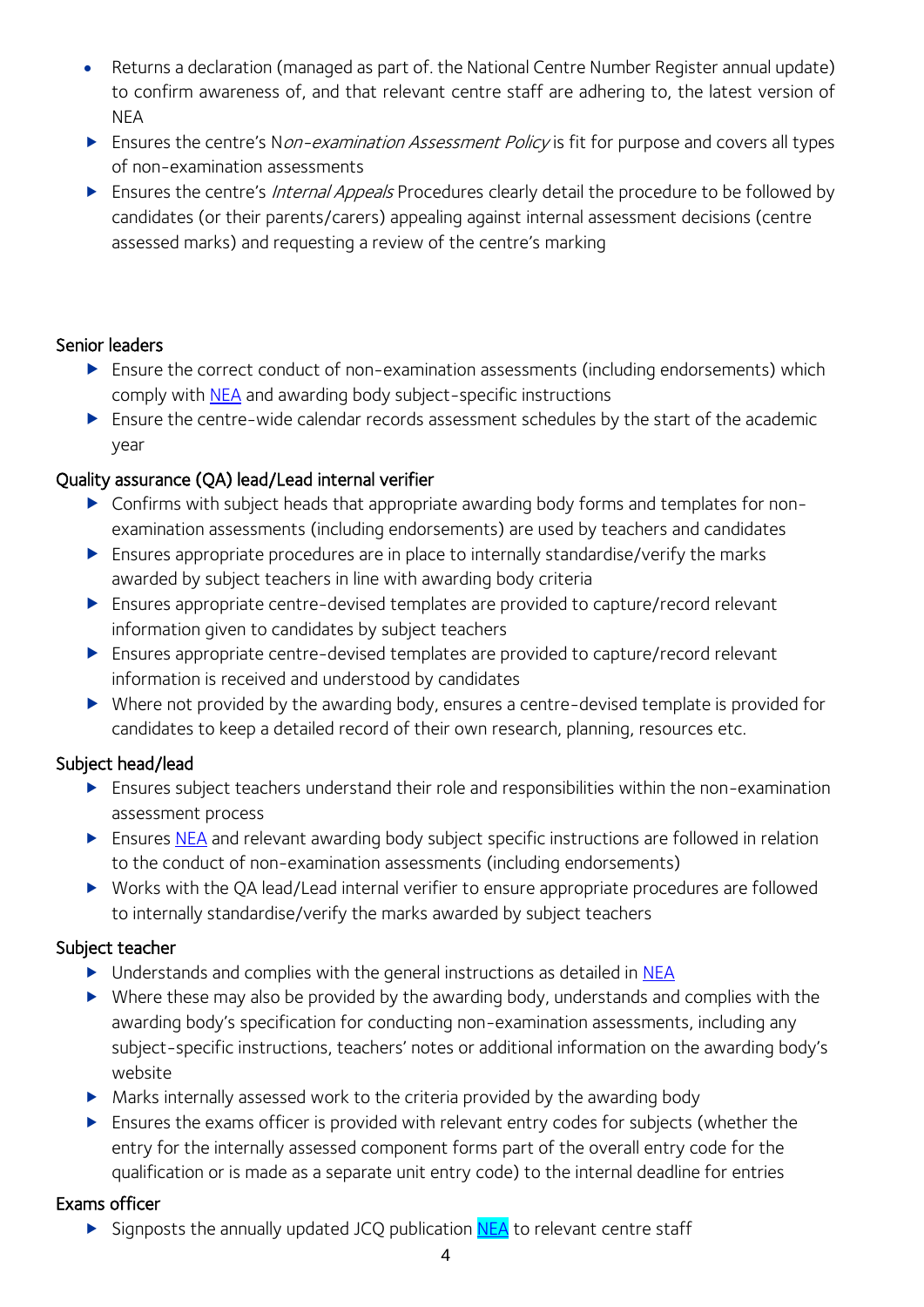▶ Carries out tasks where these may be applicable to the role in supporting the administration/management of non-examination assessment

# Task setting

#### Subject teacher

- Selects tasks to be undertaken where a number of comparable tasks are provided by the awarding body OR designs tasks where this is permitted by criteria set out within the subject specification
- Makes candidates aware of the criteria used to assess their work

# Issuing of tasks

#### Subject teacher

- Determines when set tasks are issued by the awarding body
- $\blacktriangleright$  Identifies date(s) when tasks should be taken by candidates
- Accesses set tasks in sufficient time to allow planning, resourcing and teaching and ensures that materials are stored securely at all times
- $\blacktriangleright$  Ensures the correct task is issued to candidates

# Task taking

### Supervision

#### Subject teacher

- Checks the awarding body's subject-specific requirements ensuring candidates take tasks under the required conditions and supervision arrangements
- Ensures there is sufficient supervision to enable the work of a candidate to be authenticated
- Ensures there is sufficient supervision to ensure the work a candidate submits is their own
- Is confident where work may be completed outside of the centre without direct supervision, that the work produced is the candidate's own.
- Where candidates may work in groups, keeps a record of each candidate's contribution
- Ensures candidates are aware of the current JCQ documents [Information for candidates](http://www.jcq.org.uk/exams-office/information-for-candidates-documents)  [non-examination assessments](http://www.jcq.org.uk/exams-office/information-for-candidates-documents) and [Information for candidates -](http://www.jcq.org.uk/exams-office/information-for-candidates-documents) Social Media
- Ensures candidates understand and comply with the regulations in relevant JCQ documents Information for candidates

# Advice and feedback

# Subject teacher

- As relevant to the subject/component, advises candidates on relevant aspects before candidates begin working on a task
- Will not provide candidates with model answers or outlines/headings specific to the task
- When reviewing candidates' work, unless prohibited by the specification, provides oral and written advice at a general level to candidates
- Allows candidates to revise and re-draft work after advice has been given at a general level
- Records any assistance given beyond general advice and takes it into account in the marking or submits it to the external examiner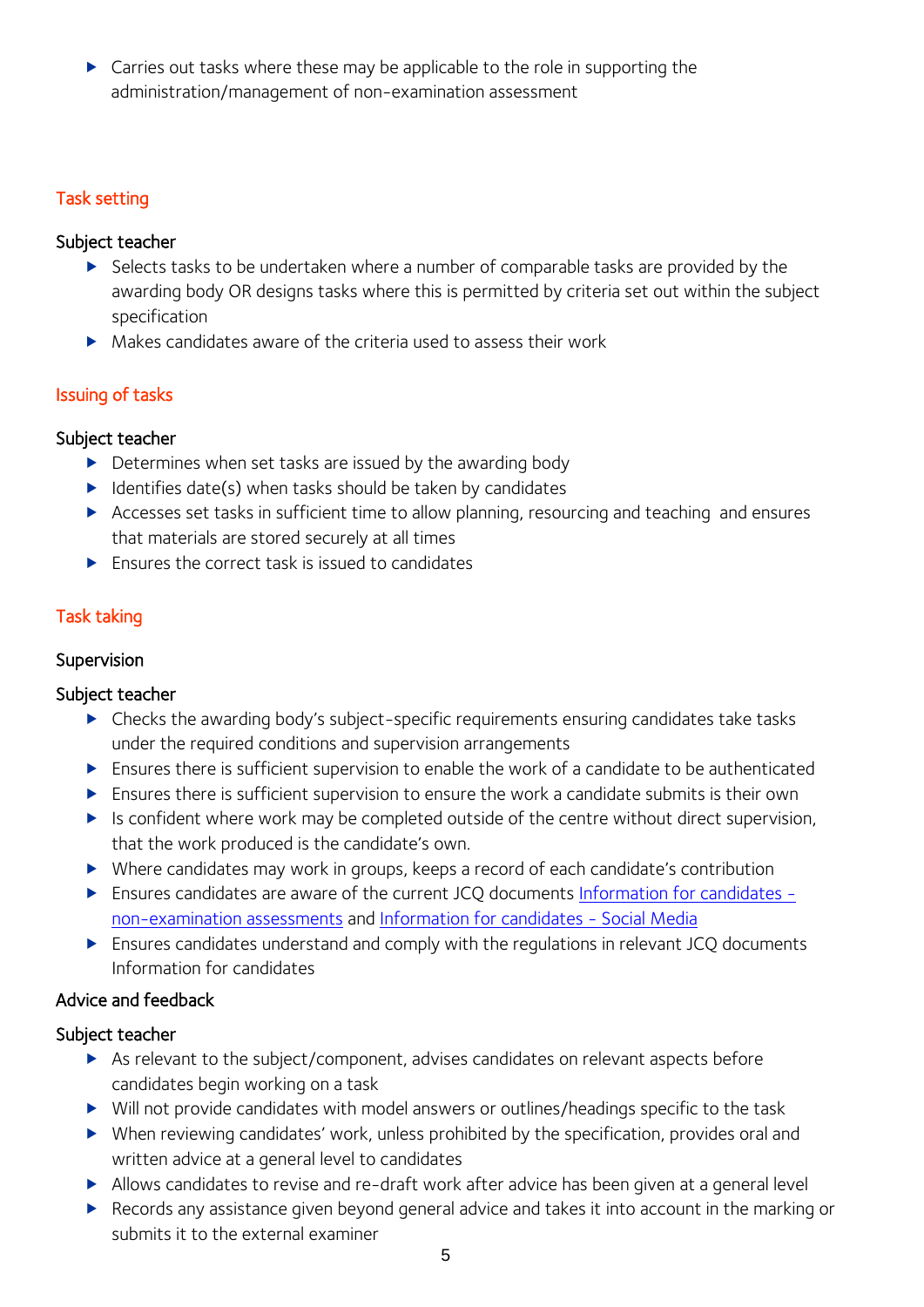Ensures when work has been assessed, candidates are not allowed to revise it

#### Resources

#### Subject teacher

- ▶ Refers to the awarding body's specification and/or associated documentation to determine if candidates have restricted/unrestricted access to resources when planning and researching their tasks
- Ensures conditions for any formally supervised sessions are known and put in place
- Ensures appropriate arrangements are in place to keep the work to be assessed, and any preparatory work, secure between any formally supervised sessions, including work that is stored electronically
- Ensures conditions for any formally supervised sessions are understood and followed by candidates
- Ensures candidates understand that they are not allowed to introduce augmented notes or new resources between formally supervised sessions
- Ensures that where appropriate to include references, candidates keep a detailed record of their own research, planning, resources etc.

#### Word and time limits

#### Subject teacher

▶ Refers to the awarding body's specification to determine where word and time limits apply/are mandatory

#### Collaboration and group work

#### Subject teacher

- ▶ Unless stated otherwise in the awarding body's specification, and where appropriate, allows candidates to collaborate when carrying out research and preparatory work
- Ensures that it is possible to attribute assessable outcomes to individual candidates
- Ensures that where an assignment requires written work to be produced, each candidate writes up their own account of the assignment
- Assesses the work of each candidate individually

# Authentication procedures

# Subject teacher

- ▶ Where required by the awarding body's specification
	- ensures candidates sign a declaration confirming the work they submit for final assessment is their own unaided work
	- signs the teacher declaration of authentication confirming the requirements have been met
- $\triangleright$  Keeps signed candidate declarations on file until the deadline for requesting reviews of results has passed or until any appeal, malpractice or other results enquiry has been completed, whichever is later
- Provides signed candidate declarations where these may be requested by a JCQ Centre Inspector
- Where there may be doubt about the authenticity of the work of a candidate or if malpractice is suspected, follows the authentication procedures and malpractice information in [NEA](http://www.jcq.org.uk/exams-office/non-examination-assessments) and informs a member of the senior leadership team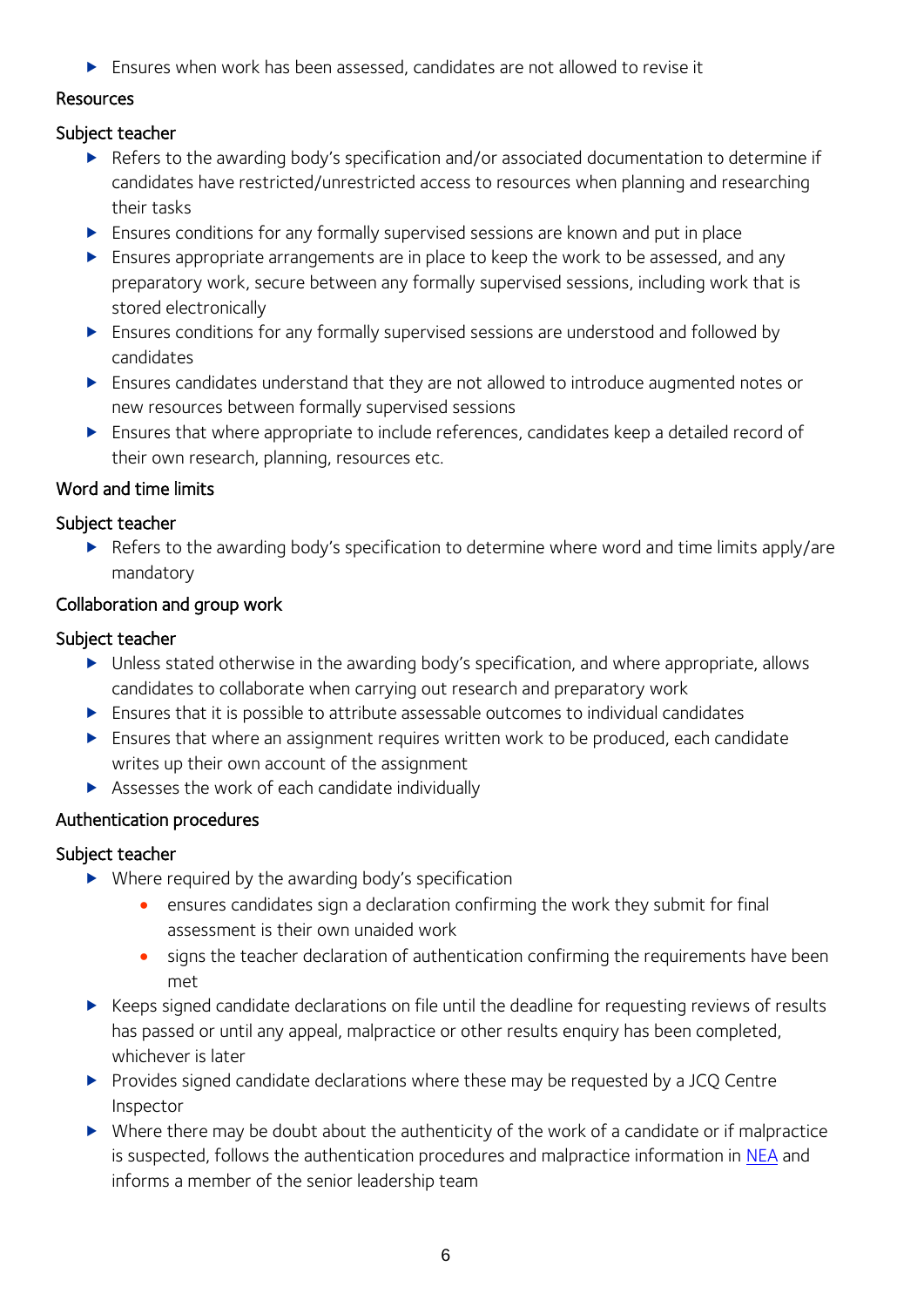Understands that if, during the external moderation process, it is found that the work has not been properly authenticated, the awarding body will set the mark(s) awarded by the centre to zero

#### Presentation of work

# Subject teacher

- Obtains informed consent at the beginning of the course from parents/carers if videos or photographs/images of candidates will be included as evidence of participation or contribution
- Instructs candidates to present work as detailed in [NEA](http://www.jcq.org.uk/exams-office/non-examination-assessments) unless the awarding body's specification gives different subject-specific instructions
- Instructs candidates to add their candidate number, centre number and the component code of the assessment as a header/footer on each page of their work

# Keeping materials secure

# Subject teacher

- When work is being undertaken by candidates under formal supervision, ensures work is securely stored between sessions (if more than one session)
- When work is submitted by candidates for final assessment, ensures work is securely stored
- Follows secure storage instructions as defined in [NEA](http://www.jcq.org.uk/exams-office/non-examination-assessments) 4.8
- Takes sensible precautions when work is taken home for marking
- Stores internally assessed work, including the sample returned after awarding body moderation, securely until all possible post-results services have been exhausted
- If post-results services have not been requested, returns internally assessed work to candidates (if requested by a candidate) after the deadline for requesting a review of results for the relevant series
- If post-results services have been requested, returns internally assessed work to candidates (if requested by a candidate) once the review of results and any subsequent appeal has been completed
- ▶ Reminds candidates of the need to keep their own work secure at all times and not share completed or partially completed work on-line, on social media or through any other means (Reminds candidates of the JCQ document Information for candidates – social media)
- Where work is stored electronically, liaises with the IT Manager to ensure the protection and back-up of candidates' work and that appropriate arrangements are in place to restrict access to it between sessions
- Understands that during the period from the submission of work for formal assessment until the deadline for requesting a review of results, copies of work may be used for other purposes, provided that the originals are stored securely as required

# IT Manager

- Ensures appropriate arrangements are in place to restrict access between sessions to candidates' work where work is stored electronically
- Restricts access to this material and utilises appropriate security safequards such as firewall protection and virus scanning software
- Employs an effective back-up strategy so that an up to date archive of candidates' evidence is maintained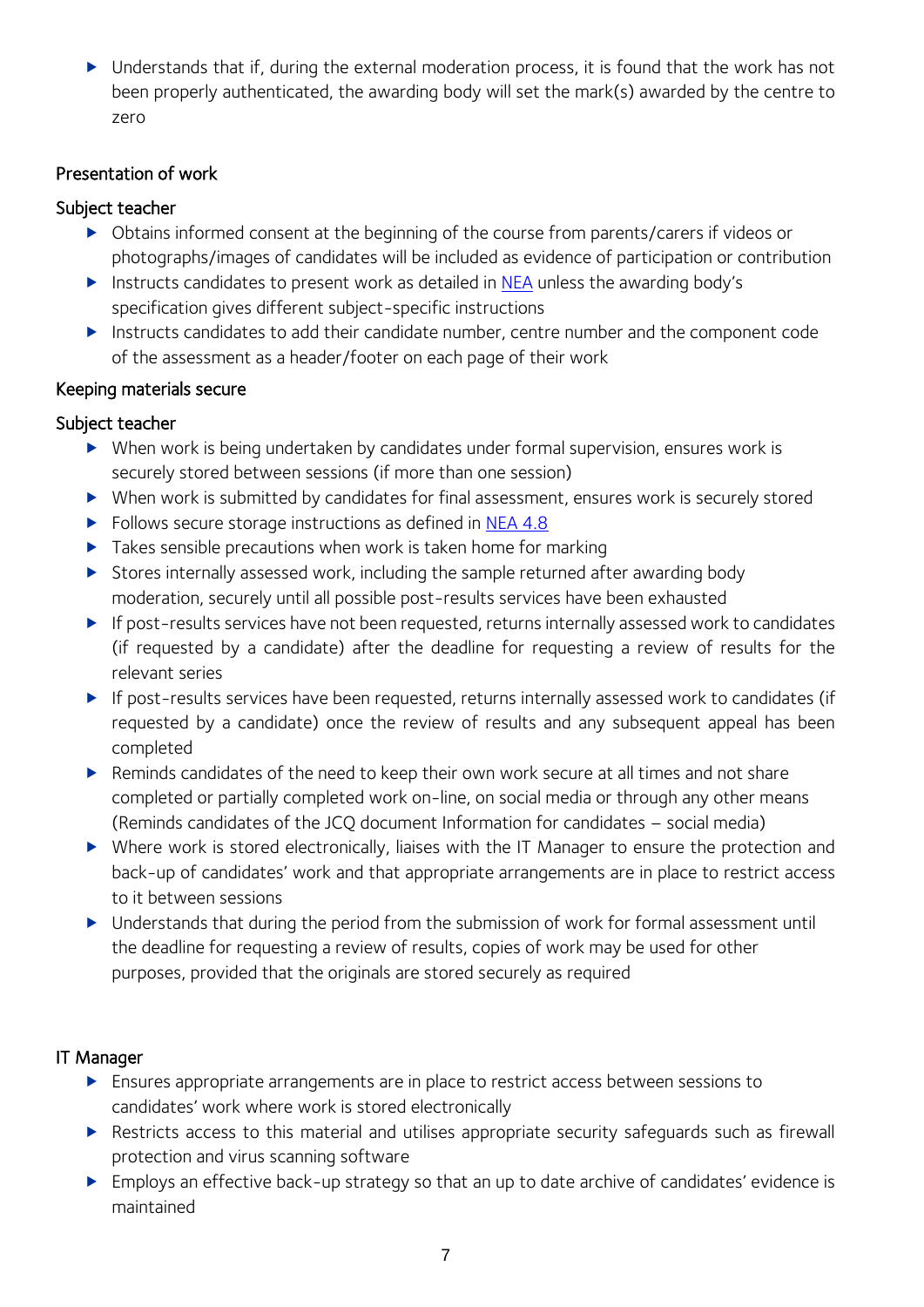Considers encrypting any sensitive digital media to ensure the security of the data stored within it and refers to awarding body guidance to ensure that the method of encryption is suitable

#### Task marking – externally assessed components

#### Conduct of externally assessed work

#### Subject teacher

- Liaises with the exams officer regarding the arrangements for any externally assessed components of a specification which must be conducted within a window of dates specified by the awarding body and according to JCQ Instructions for conducting examinations
- ▶ Liaises with the Visiting Examiner where this may be applicable to any externally assessed component

#### Exams officer

- Arranges timetabling, rooming and invigilation where and if this is applicable to any externally assessed non-examination component of a specification
- Conducts the externally assessed component within the window specified by the awarding body and according to JCQ Instructions for conducting examinations

#### Submission of work

#### Exams officer

- $\blacktriangleright$  Provides the attendance register to the subject teacher
- Ensures the awarding body's attendance register for any externally assessed component is completed correctly
- Where candidates' work must be despatched to an awarding body's examiner, ensures the completed attendance register accompanies the work
- $\blacktriangleright$  Keeps a copy of the attendance register until after the deadline for reviews of results for the exam series
- Packages the work as required by the awarding body and attaches the examiner address label
- Ensures that the package in which the work is despatched is robust and securely fastened
- Despatches the work to the awarding body's instructions by the required deadline

#### Task marking – internally assessed components

#### Marking and annotation

#### Head of centre

- $\rightarrow$  Makes every effort to avoid situations where a candidate is assessed by a person who has a close personal relationship with the candidate, for example, members of their family (which includes step-family, foster family and similar close relationships) or close friends and their immediate family (e.g son/daughter)
- Where this cannot be avoided, ensures the possible conflict of interest is declared to the relevant awarding body and the marked work is submitted for moderation whether or not it is part of the moderation sample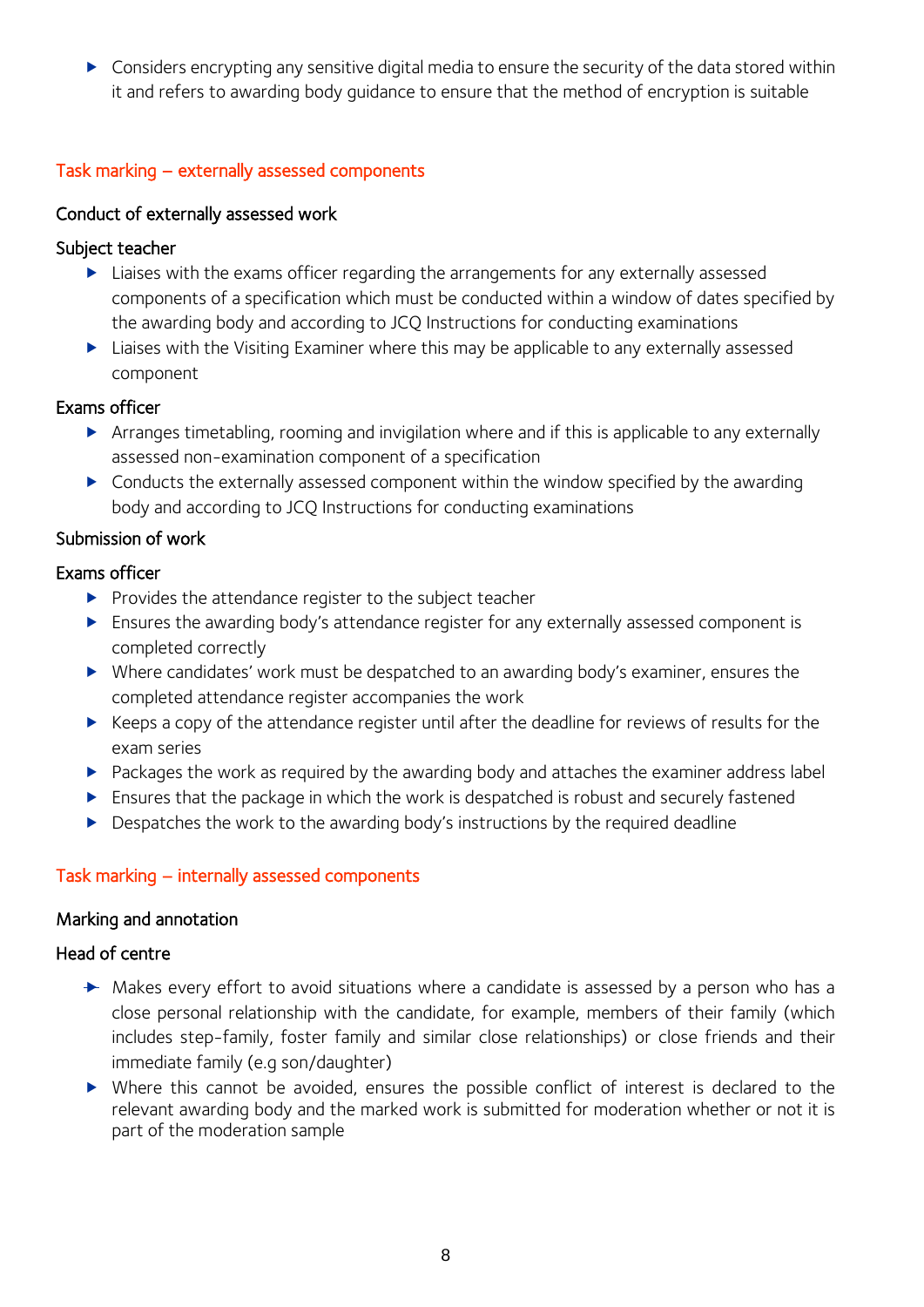#### Subject head/lead

 Sets timescales for teachers to inform candidates of their centre-assessed marks that will allow sufficient time for a candidate to appeal an internal assessment decision/request a review of the centre's marking prior to the marks being submitted to the awarding body external deadline

#### Subject teacher

- Accesses awarding body training/updates as required to ensure familiarity with the mark scheme/marking process
- Marks candidates' work in accordance with the marking criteria provided by the awarding body
- Annotates candidates' work as required to facilitate internal standardisation of marking and enable external moderation to check that marking is in line with the assessment criteria
- Informs candidates of their marks which could be subject to change by the awarding body moderation process
- Ensures candidates are informed to the timescale set by the subject lead or as indicated in the centre's *internal appeals procedure* to enable an internal appeal/request for a review of marking to be submitted by a candidate and the outcome known before final marks are submitted to the awarding body

#### Internal standardisation

#### Quality assurance (QA) lead/Lead internal verifier

- Ensures that internal standardisation of marks across assessors and teaching groups takes place as required and to sequence
- Supports staff not familiar with the mark scheme (e.g. NQTs, supply staff etc.)
- $\blacktriangleright$  Ensures accurate internal standardisation for example by
	- obtaining reference materials at an early stage in the course
	- holding a preliminary trial marking session prior to marking
	- carrying out further trial marking at appropriate points during the marking period
	- after most marking has been completed, holds a further meeting to make final adjustments
	- making final adjustments to marks prior to submission
	- retaining work and evidence of standardisation
- ▶ Retains evidence that internal standardisation has been carried out

#### Subject teacher

- $\blacktriangleright$  Indicates on work (or cover sheet) the date of marking
- Marks to common standards
- $\triangleright$  Keeps candidates work secure until after the closing date for review of results for the series concerned or until any appeal, malpractice or other results enquiry has been completed, whichever is later

#### Submission of marks and work for moderation

#### Subject teacher

Submits the requested samples of candidates' work to the awarding body moderator by the external deadline, keeping a record of the work submitted/Provides the moderation sample to the exams officer to the internal deadline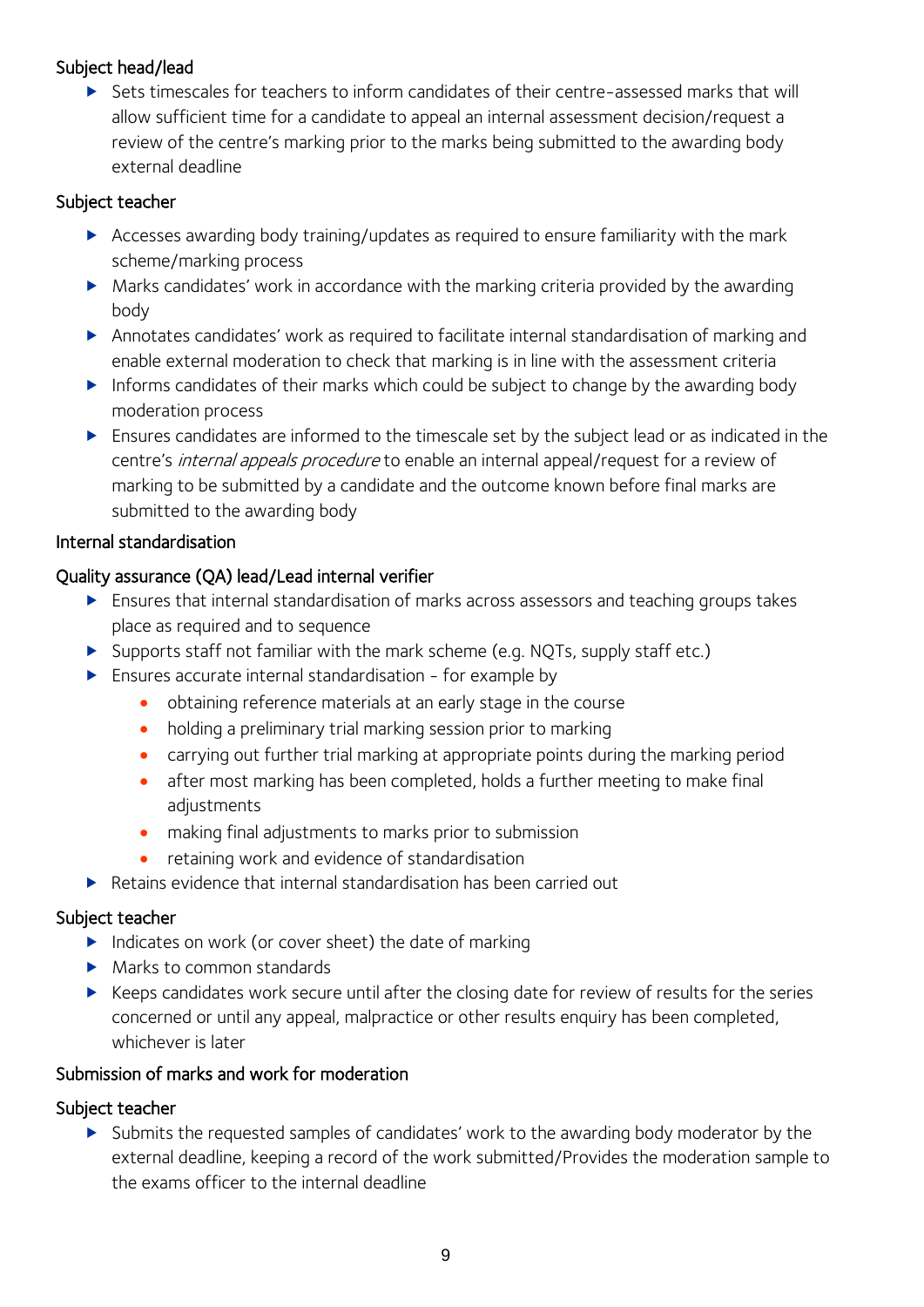- Ensures that where a candidate's work has been facilitated by a scribe or practical assistant, the relevant completed cover sheet is securely attached to the front of the work and sent to the moderator in addition to the sample requested
- Ensures the moderator is provided with authentication of candidates' work, confirmation that internal standardisation has been undertaken and any other subject-specific information where this may be required
- Submits any supporting documentation required by the awarding body/Provides the exams officer with any supporting documentation required by the awarding body

#### Exams officer

- Inputs and submits marks online, via the awarding body secure extranet site, keeping a record of the marks submitted, to the external deadline/Confirms with subject teachers that marks have been submitted to the awarding body deadline
- Where responsible for marks input, ensures checks are made that marks for any additional candidates are submitted and ensures mark input is checked before submission to avoid transcription errors
- Submits the requested samples of candidates' work to the moderator by the awarding body deadline, keeping a record of the work submitted/Confirms with Subject teacher that the moderation sample has been submitted to the awarding body deadline
- **Ensures that for postal moderation** 
	- work is dispatched in packaging provided by the awarding body
	- moderator label(s) provided by the awarding body are affixed to the packaging
	- proof of dispatch is obtained and kept on file until the successful issue of final results
- **Through the subject teacher, ensures the moderator is provided with authentication of** candidates' work, confirmation that internal standardisation has been undertaken and any other subject-specific information where this may be required
- **Through the subject teacher, submits any supporting documentation required by the awarding** body
- $\blacktriangleright$

# Storage and retention of work after submission of marks

# Subject teacher

- ▶ Keeps a record of names and candidate numbers for candidates whose work was included in the moderation sample
- Retains all marked candidates' work (including any sample returned after moderation) under secure conditions for the required retention period
- In liaison with the IT Manager takes steps to protect any work stored electronically from corruption and has a back-up procedure in place
- If retention is a problem because of the nature of the work, retains some form of evidence such as photos, audio or media recordings

# Exams officer

 Ensures any sample returned after moderation is logged and returned to the subject teacher for secure storage and required retention

# External moderation – the process

# Subject teacher

Ensures that awarding body or its moderator receive the correct samples of candidates' work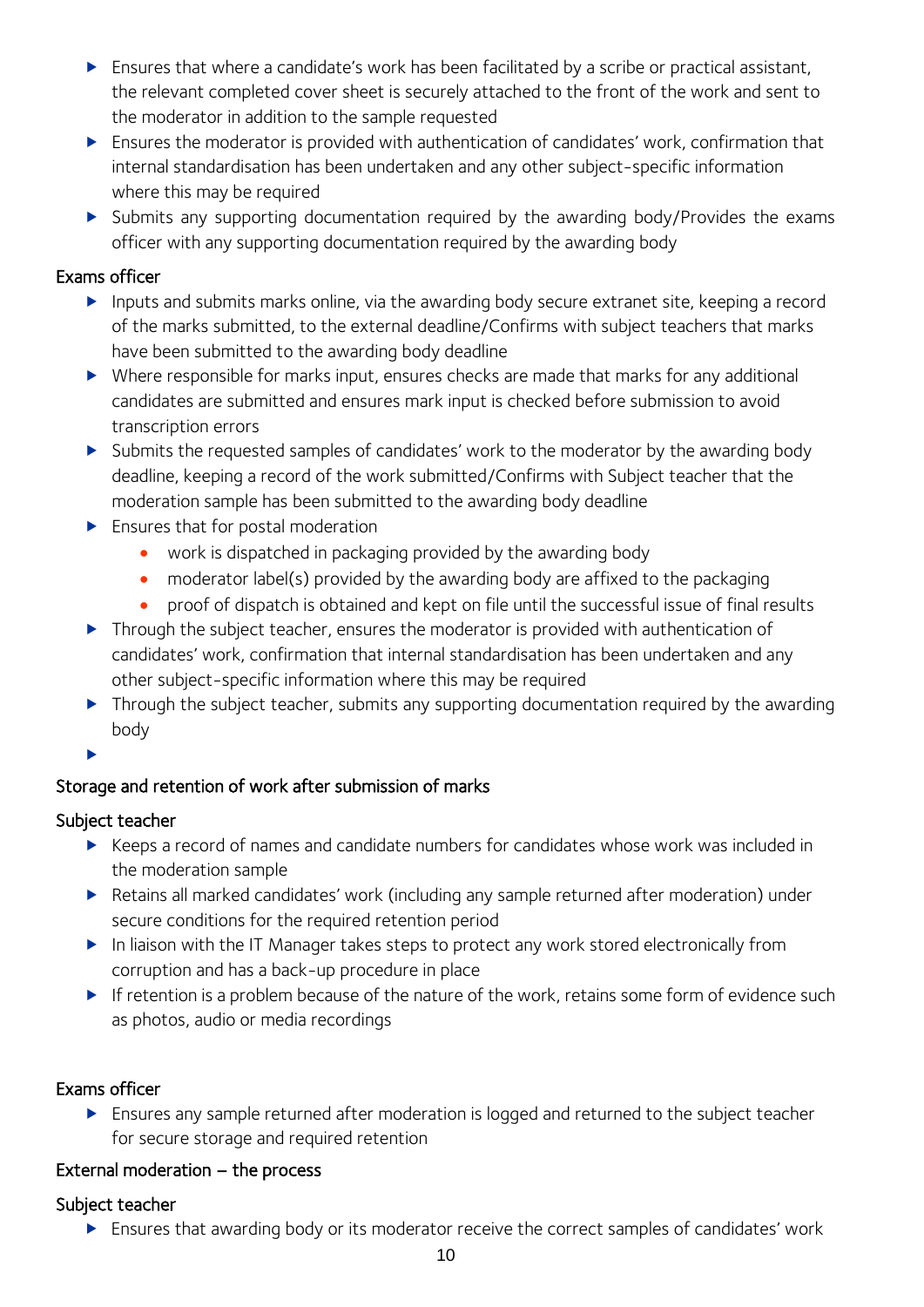- ▶ Where relevant, liaises with the awarding body/moderator where the moderator visits the centre to mark the sample of work
- Complies with any request from the moderator for remaining work or further evidence of the centre's marking

# External moderation – feedback

# Subject head/lead

- Checks the final moderated marks when issued to the centre when the results are published
- Checks moderator reports and ensures that any remedial action, if necessary, is undertaken before the next exam series

# Exams officer

- Accesses or signposts moderator reports to relevant staff
- Takes remedial action, if necessary, where feedback may relate to centre administration

# Access arrangements and reasonable adjustments

# Subject teacher

 Works with the SENCo to ensure any access arrangements for eligible candidates are applied to assessments

# Special educational needs coordinator (SENCo)

- Follows the regulations and guidance in the JCQ publication Access Arrangements and [Reasonable Adjustments](http://www.jcq.org.uk/exams-office/access-arrangements-and-special-consideration) in relation to non-examination assessments including [Reasonable](https://www.jcq.org.uk/exams-office/access-arrangements-and-special-consideration/regulations-and-guidance)  [Adjustments for GCE A-level sciences](https://www.jcq.org.uk/exams-office/access-arrangements-and-special-consideration/regulations-and-guidance) – Endorsement of practical skills
- Where arrangements do not undermine the integrity of the qualification and is the candidate's normal way of working, will ensure access arrangements are in place and awarding body approval, where required, has been obtained prior to assessments taking place
- Makes subject teachers aware of any access arrangements for eligible candidates which need to be applied to assessments
- Works with subject teachers to ensure requirements for access arrangement candidates requiring the support of a facilitator in assessments are met
- Ensures that staff acting as an access arrangement facilitator are fully trained in their role

# Special consideration and loss of work

# Subject teacher

- Understands that a candidate may be eligible for special consideration in assessments in certain situations where a candidate is absent and/or produces a reduced quantity of work
- ▶ Liaises with the exams officer when special consideration may need to be applied for a candidate taking assessments
- ▶ Liaises with the exams officer to report loss of work to the awarding body

# Exams officer

- ▶ Refers to/directs relevant staff to the JCQ publication A quide to the special consideration [process](http://www.jcq.org.uk/exams-office/access-arrangements-and-special-consideration) 
	- Where a candidate is eligible, submits an application for special consideration via the awarding body's secure extranet site to the prescribed timescale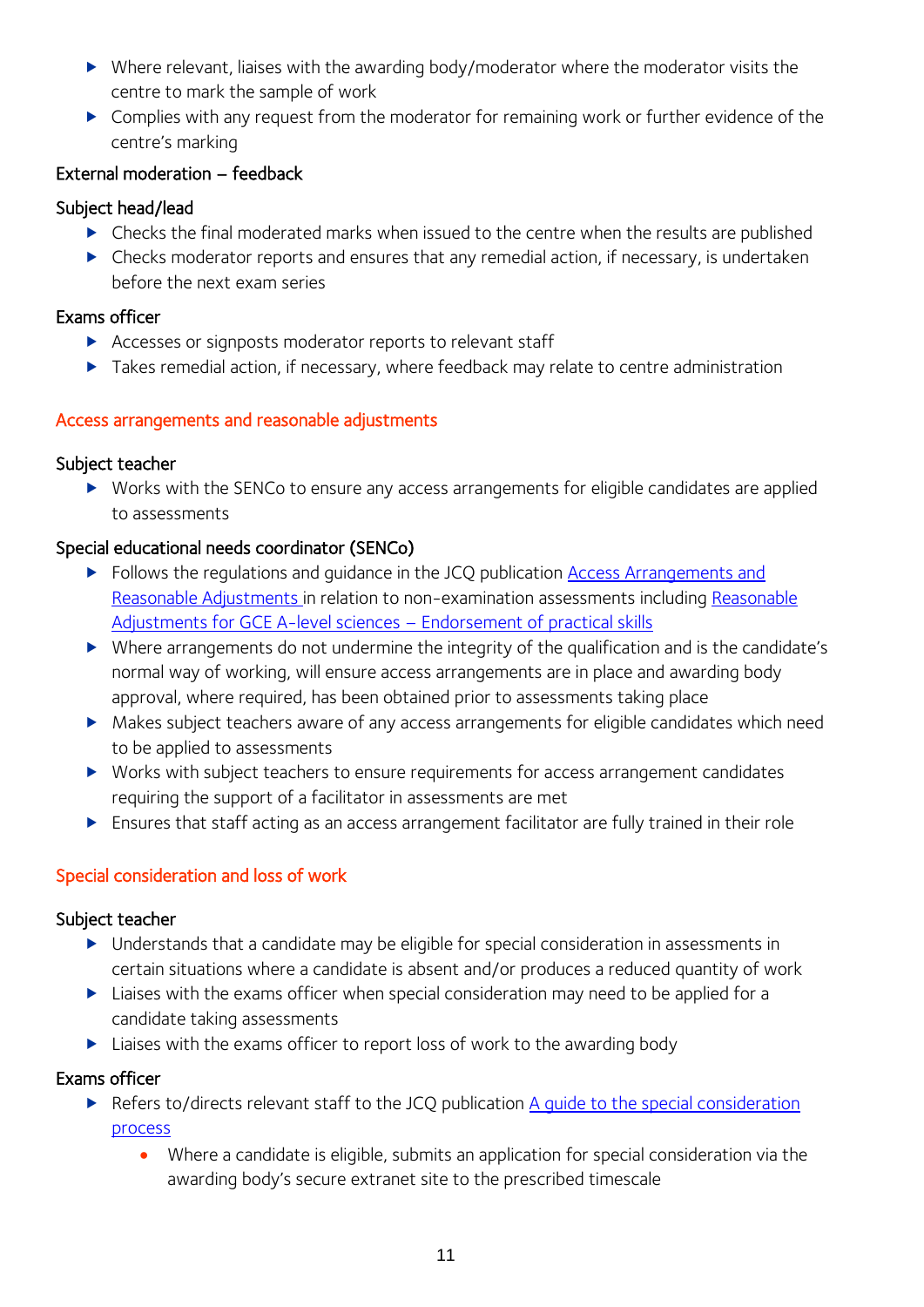- Where application for special consideration via the awarding body's secure extranet site is not applicable, submits the required form to the awarding body to the prescribed timescale
- Keeps required evidence on file to support the application
- Refers to/directs relevant staff where applicable to Form  $15 JCQ/LCW$  $15 JCQ/LCW$  and where applicable submits to the relevant awarding body

#### **Malpractice**

#### Head of centre

- ▶ Understands the responsibility to immediately report to the relevant awarding body any alleged, suspected or actual incidents of malpractice involving candidates, teachers, invigilators or other administrative staff
- If Is familiar with the JCQ publication Suspected Malpractice in Examinations and Assessments: [Policies and Procedures](http://www.jcq.org.uk/exams-office/malpractice)
- Ensures that those members of teaching staff involved in the direct supervision of candidates producing non-examination assessment are aware of the potential for malpractice and ensures that teaching staff are reminded that failure to report allegations of malpractice or suspected malpractice constitutes malpractice in itself

#### Subject teacher

- Is aware of the JCQ Notice to Centres [Sharing NEA material and candidates' work](http://www.jcq.org.uk/exams-office/non-examination-assessments) to mitigate against candidate and centre malpractice
- Ensures candidates understand what constitutes malpractice in non-examination assessments
- Ensures candidates understand the JCQ document [Information for candidates -](http://www.jcq.org.uk/exams-office/information-for-candidates-documents) non[examination assessments](http://www.jcq.org.uk/exams-office/information-for-candidates-documents)
- ▶ Ensures candidates understand the JCQ document [Information for candidates -](http://www.jcq.org.uk/exams-office/information-for-candidates-documents) Social Media
- Escalates and reports any alleged, suspected or actual incidents of malpractice involving candidates to the head of centre

#### Exams officer

- Signposts the JCQ publication [Suspected Malpractice in Examinations and Assessments:](http://www.jcq.org.uk/exams-office/malpractice)  [Policies and Procedures](http://www.jcq.org.uk/exams-office/malpractice) to the head of centre
- Signposts the JCQ Notice to Centres [Sharing NEA material and candidates' work](http://www.jcq.org.uk/exams-office/non-examination-assessments) to subject heads
- Signposts candidates to the relevant JCQ information for candidates documents
- Where required, supports the head of centre in investigating and reporting incidents of alleged, suspected or actual malpractice

#### Post-results services

#### Head of centre

- Is familiar with the JCQ publication [Post-Results Services](https://www.jcq.org.uk/exams-office/post-results-services)
- Ensures the centre's *internal appeals procedures* clearly detail the procedure to be followed by candidates (or their parents/carers) appealing against a centre decision not to support a review of results or an appeal

#### Subject head/lead

▶ Provides relevant support to subiect teachers making decisions about reviews of results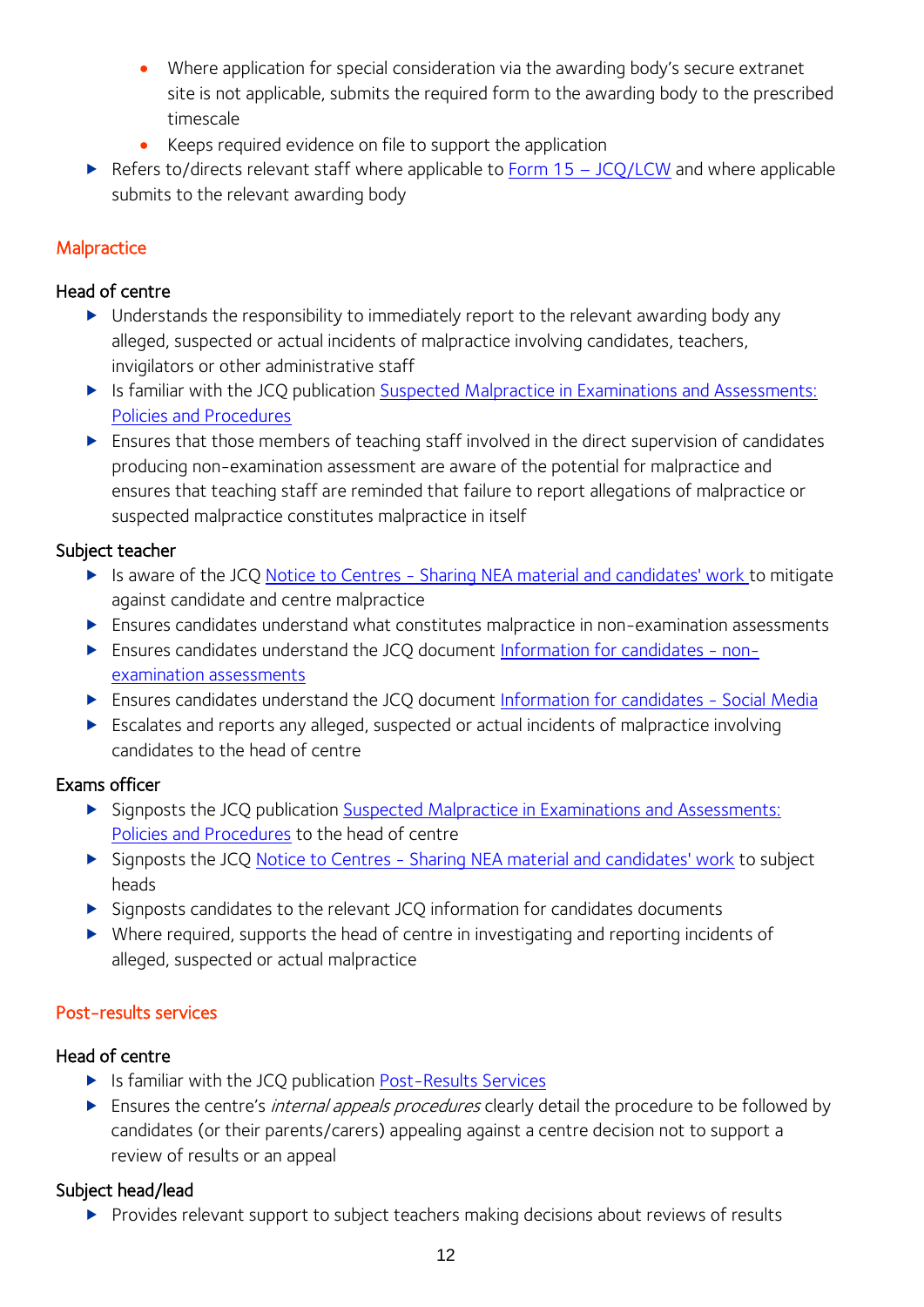#### Subject teacher

- Provides advice and guidance to candidates on their results and the post-results services available
- Provides the exams officer with the original sample or relevant sample of candidates' work that may be required for a review of moderation to the internal deadline
- $\triangleright$  Supports the exams officer in collecting candidate consent where required

#### Exams officer

- Is aware of the individual post-results services available for externally assessed and internally assessed components of non-examination assessments as detailed in the JCQ publication [Post-Results Services](https://www.jcq.org.uk/exams-office/post-results-services) (Information and guidance to centres...)
- Provides/signposts relevant centre staff and candidates to post-results services information
- Ensures any requests for post-results services that are available to non-examination assessments are submitted online via the awarding body secure extranet site to deadline
- ▶ Collects candidate consent where required

# Spoken Language Endorsement for GCSE English Language specifications designed for use in England

#### Head of centre

 Returns an online 'Head of Centre declaration' at the time of the National Centre Number Register annual update, confirming that all reasonable steps have been or will be taken to ensure that all candidates at the centre have had, or will have, the opportunity to undertake the Spoken Language endorsement

#### Quality assurance (QA) lead/Lead internal verifier

Ensures the appropriate arrangements are in place for internal standardisation of assessments

# Subject head/lead

- Confirms understanding of the Spoken Language Endorsement for GCSE English Language specifications designed for use in England and ensures any relevant JCQ/awarding body instructions are followed
- Ensures the required task setting and task taking instructions are followed by subject teachers
- Ensures subject teachers assess candidates, either live or from recordings, using the common assessment criteria
- Ensures for monitoring purposes, audio-visual recordings of the presentations of a sample of candidates are provided that meet the required area

#### Subject teacher

- Ensures all the requirements in relation to the endorsement are known and understood
- $\blacktriangleright$  Follows the required task setting and task taking instructions
- Assesses candidates, either live or from recordings, using the common assessment criteria
- Provides audio-visual recordings of the presentations of a sample of candidates for monitoring purposes
- $\blacktriangleright$  Follows the awarding body's instructions for the submission of grades (*Pass, Merit, Distinction*) or Not Classified) and the storage and submission of recordings

#### Exams officer

Follows the awarding body's instructions for the submission of grades and recordings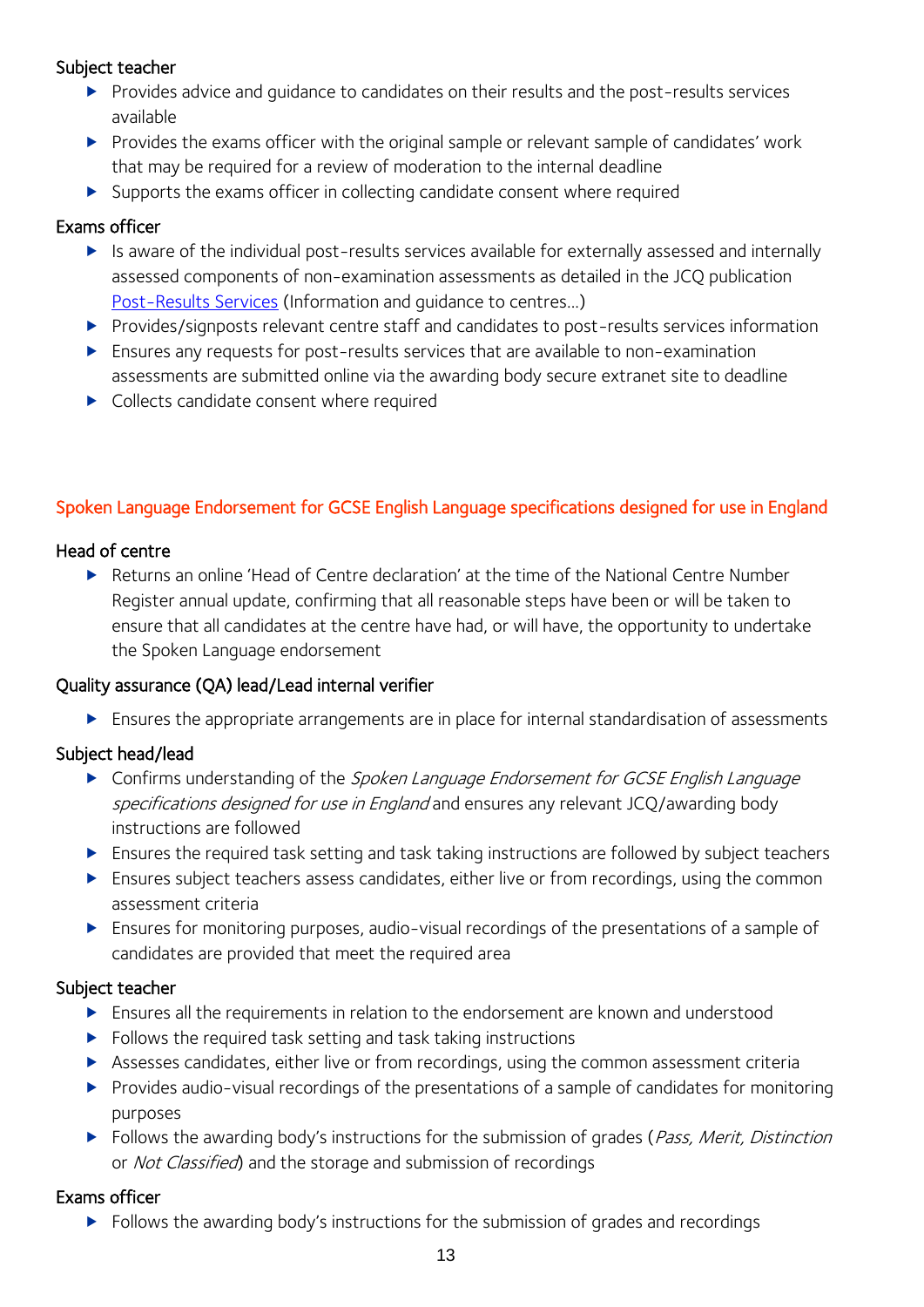# Management of issues and potential risks associated with non-examination assessments

| Issue/Risk                                                                                                                           | Centre actions to manage issue/mitigate risk                                                                                                                                                                                                                                                                                                                                                                                                                                                                                                                                                                                                                                                                                                                                                                                                                                                                                                                                       | Action by                      |
|--------------------------------------------------------------------------------------------------------------------------------------|------------------------------------------------------------------------------------------------------------------------------------------------------------------------------------------------------------------------------------------------------------------------------------------------------------------------------------------------------------------------------------------------------------------------------------------------------------------------------------------------------------------------------------------------------------------------------------------------------------------------------------------------------------------------------------------------------------------------------------------------------------------------------------------------------------------------------------------------------------------------------------------------------------------------------------------------------------------------------------|--------------------------------|
| Centre staff Malpractice                                                                                                             | Records confirm that relevant centre staff are familiar with and follow:<br>The current JCQ publication Instructions for Conducting non-<br>examination assessments<br>The JCQ document Notice to Centres - Sharing NEA material<br>and candidates work                                                                                                                                                                                                                                                                                                                                                                                                                                                                                                                                                                                                                                                                                                                            | EO/MOD/SC                      |
| Candidate malpractice                                                                                                                | Records confirm that candidates are informed and understand they<br>must not:<br>submit work which is not their own<br>▶<br>make available their work to other candidates through any<br>medium<br>I allow other candidates to have access to their own<br>independently sourced material<br>assist other candidates to produce work<br>▶<br>use books, the internet or other sources without<br>▶<br>acknowledgement or attribution<br>submit work that has been word processed by a third party<br>$\blacktriangleright$<br>without acknowledgement<br>include inappropriate, offensive or obscene material<br>$\blacktriangleright$<br>Records confirm that candidates have been made aware of the JCQ<br>documents Information for candidates - non-examination assessments<br>and Information for candidates - Social Media -<br>https://www.jcq.org.uk/exams-office/information-for-candidates-<br>documents and understand they must not post their work on social<br>media | CAL                            |
| <b>Task setting</b>                                                                                                                  |                                                                                                                                                                                                                                                                                                                                                                                                                                                                                                                                                                                                                                                                                                                                                                                                                                                                                                                                                                                    |                                |
| Awarding body set task: IT<br>failure/corruption of task details<br>where set task details accessed<br>from the awarding body online | Awarding body key date for accessing/downloading set task noted<br>prior to start of course<br>IT systems checked prior to key date<br>Alternative IT system used to gain access<br>Awarding body contacted to request direct email of task details                                                                                                                                                                                                                                                                                                                                                                                                                                                                                                                                                                                                                                                                                                                                | IT Department                  |
| Centre set task: Subject teacher<br>fails to meet the assessment<br>criteria as detailed in the<br>specification                     | Ensures that subject teachers access awarding body training<br>information, practice materials etc.<br>Records confirmation that subject teachers understand the task setting<br>arrangements as defined in the awarding body's specification<br>Samples assessment criteria in the centre set task                                                                                                                                                                                                                                                                                                                                                                                                                                                                                                                                                                                                                                                                                | CAL                            |
| Candidates do not understand the<br>marking criteria and what they<br>need to do to gain credit                                      | A simplified version of the awarding body's marking criteria described in<br>the specification that is not specific to the work of an individual<br>candidate or group of candidates is produced for candidates<br>Records confirm all candidates understand the marking criteria<br>Candidates confirm/record they understand the marking criteria                                                                                                                                                                                                                                                                                                                                                                                                                                                                                                                                                                                                                                | Subject Teacher<br>CAL         |
| Subject teacher long term absence<br>during the task setting stage                                                                   | See centre's exam contingency plan - Teaching staff extended absence<br>at key points in the exam cycle                                                                                                                                                                                                                                                                                                                                                                                                                                                                                                                                                                                                                                                                                                                                                                                                                                                                            | Contingency Plan               |
| Issuing of tasks                                                                                                                     |                                                                                                                                                                                                                                                                                                                                                                                                                                                                                                                                                                                                                                                                                                                                                                                                                                                                                                                                                                                    |                                |
| Awarding body set task not issued<br>to candidates on time                                                                           | Awarding body key date for accessing set task as detailed in the<br>specification noted prior to start of course<br>Course information issued to candidates contains details when set task<br>will be issued and needs to be completed by<br>Set task accessed well in advance to allow time for planning, resourcing<br>and teaching                                                                                                                                                                                                                                                                                                                                                                                                                                                                                                                                                                                                                                              | Subject<br>Teacher/CAL         |
| The wrong task is given to<br>candidates                                                                                             | Ensures course planning and information taken from the awarding<br>body's specification confirms the correct task will be issued to<br>candidates<br>Awarding body guidance sought where this issue remains unresolved                                                                                                                                                                                                                                                                                                                                                                                                                                                                                                                                                                                                                                                                                                                                                             | EO<br>CAL                      |
| A candidate (or parent/carer)<br>expresses concern about<br>safeguarding, confidentiality or                                         | Ensures the candidate's presentation does not form part of the sample<br>which will be recorded                                                                                                                                                                                                                                                                                                                                                                                                                                                                                                                                                                                                                                                                                                                                                                                                                                                                                    | EO<br><b>DSL</b><br><b>MOD</b> |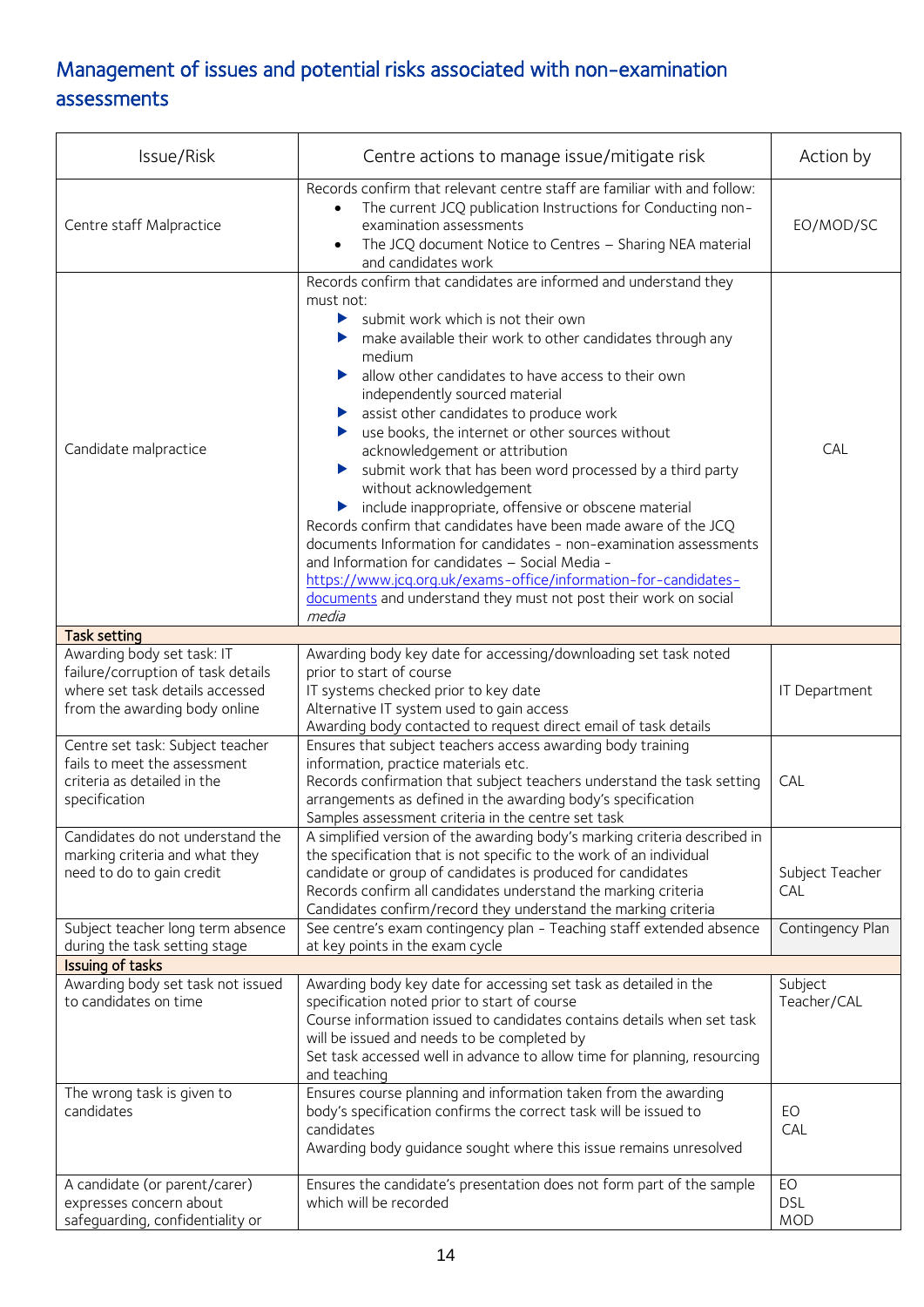| faith in undertaking a task such as<br>a presentation that may be<br>recorded                                                                                    | Contacts the awarding body at the earliest opportunity where unable<br>to record the required number of candidates for the monitoring sample                                                                                                                                                                                                                                                                                                                                                                                                                       |                        |
|------------------------------------------------------------------------------------------------------------------------------------------------------------------|--------------------------------------------------------------------------------------------------------------------------------------------------------------------------------------------------------------------------------------------------------------------------------------------------------------------------------------------------------------------------------------------------------------------------------------------------------------------------------------------------------------------------------------------------------------------|------------------------|
| <b>Task taking</b>                                                                                                                                               |                                                                                                                                                                                                                                                                                                                                                                                                                                                                                                                                                                    |                        |
| Supervision                                                                                                                                                      |                                                                                                                                                                                                                                                                                                                                                                                                                                                                                                                                                                    |                        |
| Planned assessments clash with<br>other centre or candidate activities                                                                                           | Assessment plan identified for the start of the course<br>Assessment dates/periods included in centre wide calendar                                                                                                                                                                                                                                                                                                                                                                                                                                                | EO<br><b>MOD</b>       |
| Rooms or facilities inadequate for<br>candidates to take tasks under<br>appropriate supervision                                                                  | Timetabling organised to allocate appropriate rooms and IT facilities for<br>the start of the course<br>Staggered sessions arranged where IT facilities insufficient for number<br>of candidates<br>Whole cohort to undertake written task in large exam venue at the<br>same time (exam conditions do not apply)                                                                                                                                                                                                                                                  | EO                     |
| Insufficient supervision of<br>candidates to enable work to be<br>authenticated                                                                                  | Confirm subject teachers are aware of and follow the current JCQ<br>publication Instructions for conducting non-examination assessments<br>and any other specific instructions detailed in the awarding body's<br>specification in relation to the supervision of candidates<br>Confirm subject teachers understand their role and responsibilities as<br>detailed in the centre's non-examination assessment policy                                                                                                                                               | CAL/EO                 |
| A candidate is suspected of<br>malpractice prior to submitting<br>their work for assessment                                                                      | Instructions and processes in the current JCQ publication Instructions<br>for conducting non-examination assessments (section 9 Malpractice)<br>are followed<br>An internal investigation and where appropriate internal disciplinary<br>procedures are followed                                                                                                                                                                                                                                                                                                   | CAL/EO/MOD             |
| Access arrangements were not put<br>in place for an assessment where a<br>candidate is approved for<br>arrangements                                              | Relevant staff are signposted to the JCQ publication A guide to the<br>special consideration process (section 2), to determine the process to<br>be followed to apply for special consideration for the candidate                                                                                                                                                                                                                                                                                                                                                  | SEN Dept<br>EO         |
|                                                                                                                                                                  | Advice and feedback                                                                                                                                                                                                                                                                                                                                                                                                                                                                                                                                                |                        |
| Candidate claims appropriate<br>advice and feedback not given by<br>subject teacher prior to starting on<br>their work                                           | Ensures a centre-wide process is in place for subject teachers to record<br>all information provided to candidates before work begins as part of<br>the centre's quality assurance procedures<br>Regular monitoring of subject teacher completed records and sign-off<br>to confirm monitoring activity<br>Full records kept detailing all information and advice given to<br>candidates prior to starting on their work as appropriate to the subject<br>and component<br>Candidate confirms/records advice and feedback given prior to starting<br>on their work | Subject<br>Teacher/CAL |
| A third party claims that assistance<br>was given to candidates by the<br>subject teacher over and above<br>that allowed in the regulations and<br>specification | An investigation is conducted; candidates and subject teacher are<br>interviewed and statements recorded where relevant<br>Records as detailed above are provided to confirm all assistance given<br>Where appropriate, a suspected malpractice report is submitted to the<br>awarding body                                                                                                                                                                                                                                                                        | <b>MOD</b>             |
| Candidate does not reference<br>information from published source                                                                                                | Candidate is advised at a general level to reference information before<br>work is submitted for formal assessment<br>Candidate is again referred to the JCQ document Information for<br>candidates: non-examination assessments<br>Candidate's detailed record of his/her own research, planning,<br>resources etc. is regularly checked to ensure continued completion                                                                                                                                                                                           | Subject<br>Teacher/CAL |
| Candidate does not set out<br>references as required                                                                                                             | Candidate is advised at a general level to review and re-draft the set<br>out of references before work is submitted for formal assessment<br>Candidate is again referred to the JCQ document Information for<br>candidates: non-examination assessments<br>Candidate's detailed record of his/her own research, planning,<br>resources etc. is regularly checked to ensure continued completion                                                                                                                                                                   | Subject Teacher        |
| Candidate joins the course late<br>after formally supervised task<br>taking has started                                                                          | A separate supervised session(s) is arranged for the candidate to catch<br>up                                                                                                                                                                                                                                                                                                                                                                                                                                                                                      | Subject<br>Teacher/EO  |
| Candidate moves to another<br>centre during the course                                                                                                           | Awarding body guidance is sought to determine what can be done<br>depending on the stage at which the move takes place                                                                                                                                                                                                                                                                                                                                                                                                                                             | EO                     |
|                                                                                                                                                                  | Resources                                                                                                                                                                                                                                                                                                                                                                                                                                                                                                                                                          |                        |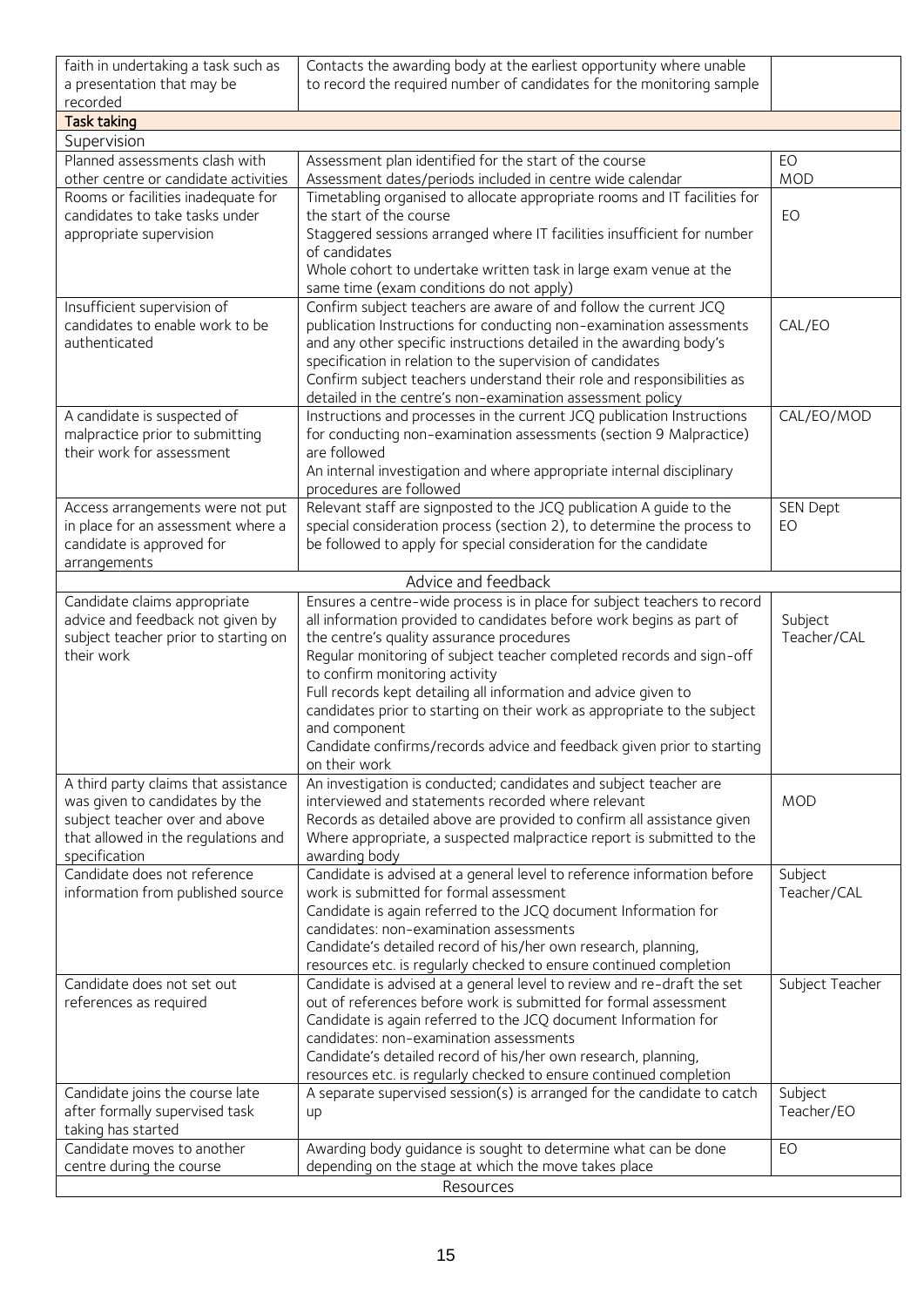| A candidate augments notes and                                                    | Preparatory notes and the work to be assessed are collected in and                                         | Subject Teacher |
|-----------------------------------------------------------------------------------|------------------------------------------------------------------------------------------------------------|-----------------|
| resources between formally                                                        | kept secure between formally supervised sessions                                                           |                 |
| supervised sessions                                                               | Where memory sticks are used by candidates, these are collected in                                         |                 |
|                                                                                   | and kept secure between formally supervised sessions                                                       |                 |
|                                                                                   | Where work is stored on the centre's network, access for candidates is                                     |                 |
|                                                                                   | restricted between formally supervised sessions                                                            |                 |
| A candidate fails to acknowledge                                                  | Candidate's detailed record of his/her own research, planning,                                             |                 |
| sources on work that is submitted                                                 | resources etc. is checked to confirm all the sources used, including                                       | Subject Teacher |
| for assessment                                                                    | books, websites and audio/visual resources                                                                 |                 |
|                                                                                   | Awarding body guidance is sought on whether the work of the                                                |                 |
|                                                                                   | candidate should be marked where candidate's detailed records                                              |                 |
|                                                                                   | acknowledges sources appropriately<br>Where confirmation is unavailable from candidate's records, awarding |                 |
|                                                                                   | body guidance is sought and/or a mark of zero is submitted to the                                          |                 |
|                                                                                   | awarding body for the candidate                                                                            |                 |
|                                                                                   | Collaboration and group work                                                                               |                 |
| Candidates have worked in groups                                                  | Records confirm the awarding body specification has been checked to                                        |                 |
| where the awarding body                                                           | determine if group work is permitted                                                                       | Subject Teacher |
| specification states this is not                                                  | Awarding body guidance sought where this issue remains unresolved                                          |                 |
| permitted                                                                         |                                                                                                            |                 |
|                                                                                   | Authentication procedures                                                                                  |                 |
|                                                                                   |                                                                                                            | EO/MOD          |
|                                                                                   |                                                                                                            |                 |
| Subject teacher not available to                                                  | Ensures a centre-wide process is in place for subject teachers to sign                                     | CAL/EO          |
| sign authentication forms                                                         | authentication forms at the point of marking candidates work as part                                       |                 |
|                                                                                   | of the centre's quality assurance procedures                                                               |                 |
|                                                                                   | Presentation of work                                                                                       |                 |
| Candidate does not fully complete                                                 | Cover sheet is checked to ensure it is fully completed before accepting                                    | Subject Teacher |
| the awarding body's cover sheet                                                   | the work of a candidate for formal assessment                                                              |                 |
| that is attached to their worked                                                  |                                                                                                            |                 |
| submitted for formal assessment                                                   |                                                                                                            |                 |
|                                                                                   | Keeping materials secure                                                                                   |                 |
| Candidates work between formal                                                    | Records confirm subject teachers are aware of and follow current JCQ                                       | Subject Teacher |
|                                                                                   |                                                                                                            |                 |
| supervised sessions is not securely                                               | publication Instructions for conducting non-examination assessments                                        |                 |
| stored                                                                            | Regular monitoring/internal audit ensures subject teacher use of                                           |                 |
|                                                                                   | appropriate secure storage                                                                                 |                 |
| Adequate secure storage not                                                       | Records confirm adequate/sufficient secure storage is available to                                         | EO              |
| available to subject teacher                                                      | subject teacher prior to the start of the course                                                           |                 |
|                                                                                   | Alternative secure storage sourced where required                                                          |                 |
| Task marking - externally assessed components                                     |                                                                                                            |                 |
| A candidate is absent on the day of                                               | Awarding body guidance is sought to determine if alternative                                               | EO              |
| the examiner visit for an                                                         | assessment arrangements can be made for the candidate                                                      |                 |
| acceptable reason                                                                 | If not, eligibility for special consideration is explored and a request                                    |                 |
|                                                                                   | submitted to the awarding body where appropriate                                                           |                 |
| A candidate is absent on the day of<br>the examiner visit for an                  | The candidate is marked absent on the attendance register                                                  | Subject Teacher |
|                                                                                   |                                                                                                            |                 |
| unacceptable reason                                                               |                                                                                                            |                 |
| Task marking - internally assessed components<br>A candidate submits little or no | Where a candidate submits no work, the candidate is recorded as                                            | Subject Teacher |
| work                                                                              | absent when marks are submitted to the awarding body                                                       |                 |
|                                                                                   | Where a candidate submits little work, the work produced is assessed                                       |                 |
|                                                                                   | against the assessment criteria and a mark allocated appropriately;                                        |                 |
|                                                                                   | where the work does not meet any of the assessment criteria a mark                                         |                 |
|                                                                                   | of zero is submitted to the awarding body                                                                  |                 |
| A candidate is unable to finish their                                             | Relevant staff are signposted to the JCQ publication A guide to the                                        | EO              |
| work for unforeseen reason                                                        | special consideration process (section 5), to determine eligibility and                                    |                 |
|                                                                                   | the process to be followed for shortfall in work                                                           |                 |
| The work of a candidate is lost or                                                | Relevant staff are signposted to the JCQ publication Instructions for                                      | CAL/EO          |
| damaged                                                                           | conducting non-examination assessments (section 8), to determine                                           |                 |
|                                                                                   | eligibility and the process to be followed for lost or damaged work                                        |                 |
| Candidate malpractice is                                                          | Instructions and processes in the current JCQ publication Instructions                                     | EO/MOD          |
| discovered                                                                        | for conducting non-examination assessments (section 9 Malpractice)<br>are followed                         |                 |